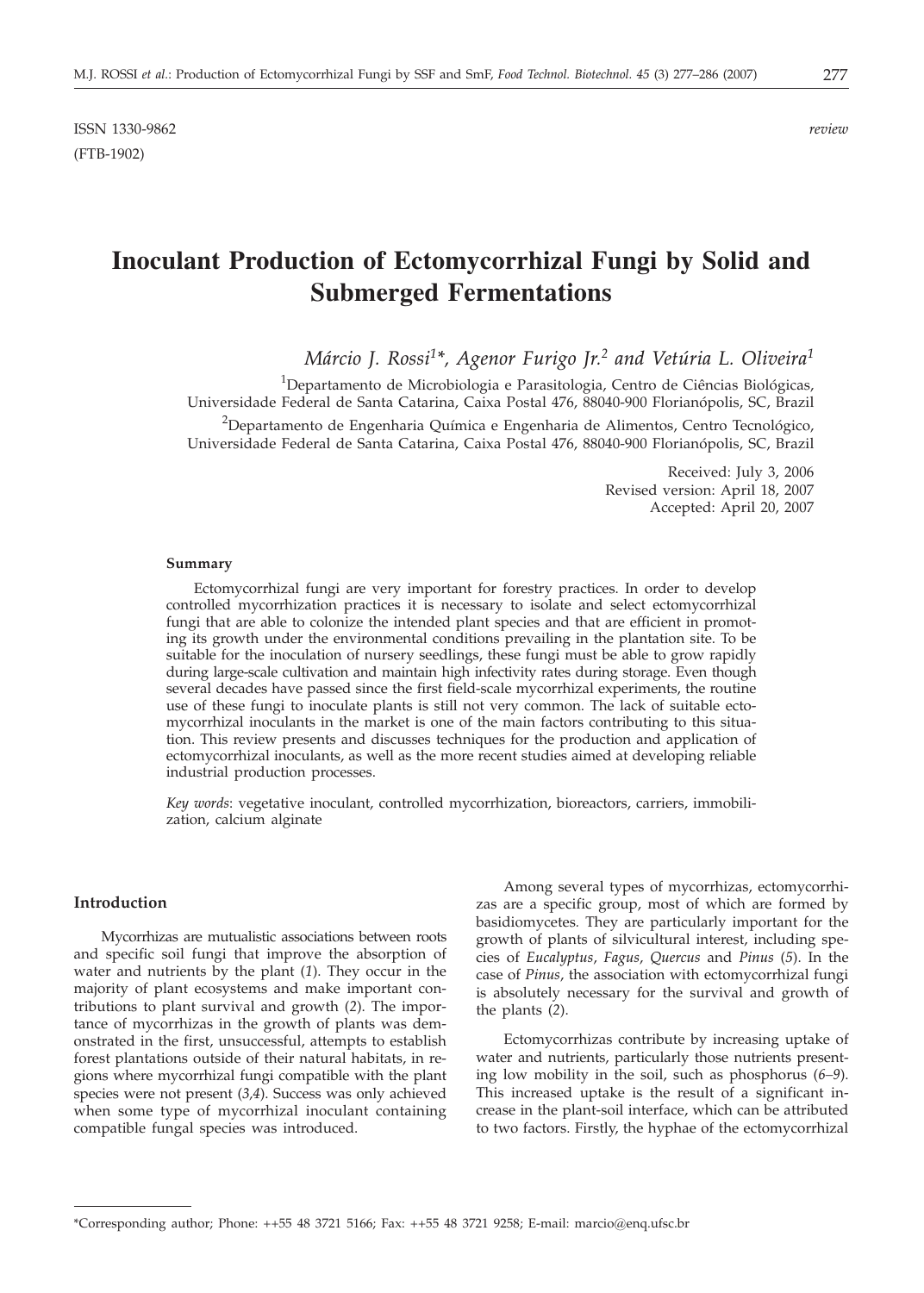fungi grow out beyond the root zone and, secondly, colonized roots are, in general, more branched than the uncolonized roots (*10*). Ectomycorrhizas can also augment hydraulic conductivity inside the plant, the resistance of the plant to drought and soil-borne pathogens and can improve soil aggregation and structure (*11,12*). Through these different mechanisms, ectomycorrhizas promote plant growth and productivity even in low fertility or disturbed soils (*13*).

Besides being beneficial to plants, many ectomycorrhizal fungi are an important source of food for men and forest animals, both in temperate and in tropical regions, contributing to the economy of many human communities and to the maintenance and stability of forest ecosystems. As pointed out by Smith and Read (*2*), there is a great potential to exploit fruiting bodies of ectomycorrhizal fungi as commercial foods.

Although ectomycorrhizal fungi are naturally present in many soils, their ability to colonize and benefit plants is variable (*14*); therefore it is advantageous to inoculate the seedlings with specific strains that provide benefits to the plant in question, within the specific environment that it will experience (*15*). This so called 'mycorrhization control' is usually done by planting seedlings that have been previously inoculated in the nursery with the chosen fungal strain. This practice improves not only the survival of the seedlings upon transplanting but also their subsequent growth (*14,16*). The economic benefits of this practice, in terms of increased productivity, have been demonstrated in plantations in the United States of America and in France (*10,14,17*). However, in order for mycorrhizal inoculation to become a routine practice in nurseries, it is necessary to establish methods for inoculant production at industrial scale.

Mycorrhization control begins with the isolation and selection of efficient ectomycorrhizal fungi and culminates with the large-scale production and application of inoculants of these fungi (*13,18*). The present review focuses on the techniques for large-scale production of ectomycorrhizal inoculants. However, it also addresses related issues such as the initial selection of fungal isolates and the final formulation of a product that is suitable for inoculating seedlings. It will become clear that much more work is necessary in order to establish reliable large-scale processes for inoculant production.

#### **Selection of Efficient Ectomycorrhizal Isolates**

Isolates of ectomycorrhizal fungi are generally selected on the basis of their compatibility and efficiency, where compatibility means the ability to colonize roots while efficiency means the ability to promote growth of the plant host. The efficiency is usually tested by evaluating parameters such as the height of the inoculated plant, the diameter of the stem, the overall dry mass of the plant and the nutrient content of the plant, especially phosphorus and nitrogen (*19*). It may also be interesting to consider the ability of ectomycorrhizal isolates to metabolize organic nitrogen sources, given that in some soils low mineralization rates may lead to organic nitrogenous compounds being more abundant than mineral nitrogen (*2*). Moreover, some ectomycorrhizal fungi are able to utilize amino acids as a nitrogen source and could

benefit host plants when growing in soils presenting high levels of these compounds (*20*).

Another important factor that should be considered, but which at the moment is seldom taken into account in the selection of mycorrhizal isolates, is the growth rate of the fungus when cultivated in large-scale bioreactors. Compared to free-living microorganisms, ectomycorrhizal fungi grow very slowly in laboratory conditions (*18, 21–24*) and this slowness of growth may cause operational problems in bioreactors. For example, during the long cultivation times that are necessary, mycelia may foul probes, air dispensers, nutrient inlets and drainage ports. Long-term cultivation also presents higher risks of contamination and of accumulation of toxic metabolites, which may reduce the viability of the inoculant (*25*).

## *Inoculant efficiency*

The evaluation of the efficiency of an ectomycorrhizal isolate in promoting plant nutrition and growth under controlled conditions in a greenhouse is an important first step in selecting a strain for large-scale production of plant inoculants (*10,26,27*). However, to justify the investment in the establishment of a large-scale inoculant production plant, it is also necessary to demonstrate the efficiency of the inoculant in promoting plant growth under nursery and field conditions. In the nursery, these studies can be performed in periods up to 6 months for plants like *Eucalyptus* spp. and *Pinus* spp. However, under field conditions, it is necessary to follow plant development for several years and a far greater number of plants must be evaluated at this level (*17,28*).

Garbaye (*29*) reviewed 25 studies performed in experimental field plantations in different countries, in which plants inoculated in the nursery with selected ectomycorrhizal fungi were compared with uninoculated plants that were naturally colonized by native ectomycorrhizal fungi after transplanting. In the majority of these studies, the inoculated plants showed, after transplanting from the nursery to the field, an increase of 130 % in height, 40 % in terms of volume and 25 % in survival, when compared to controls. Therefore mycorrhization control programs may be considered as an alternative to conventional nursery practices to increase plant growth and productivity.

#### *Ectomycorrhizal inoculants*

The type of ectomycorrhizal material used for inoculation can affect the success of a mycorrhizal inoculation program. The inoculant must remain viable during storage and transport, maintaining its infectivity for several months after its production. Furthermore, the formulated inoculant must be easy to apply and must also be free of contamination by plant pathogens and any free- -living microorganisms that could affect inoculant viability (*30*). Finally, the cost of the inoculant must be compatible with the financial resources available to the nursery; care must be taken to avoid raising seedling prices to uncompetitive levels (*31*).

Three main types of ectomycorrhizal inoculants have been used in nurseries during the last decades: soil, fungal spores and vegetative mycelia. In the earliest studies, a thin layer of soil obtained from natural forests, old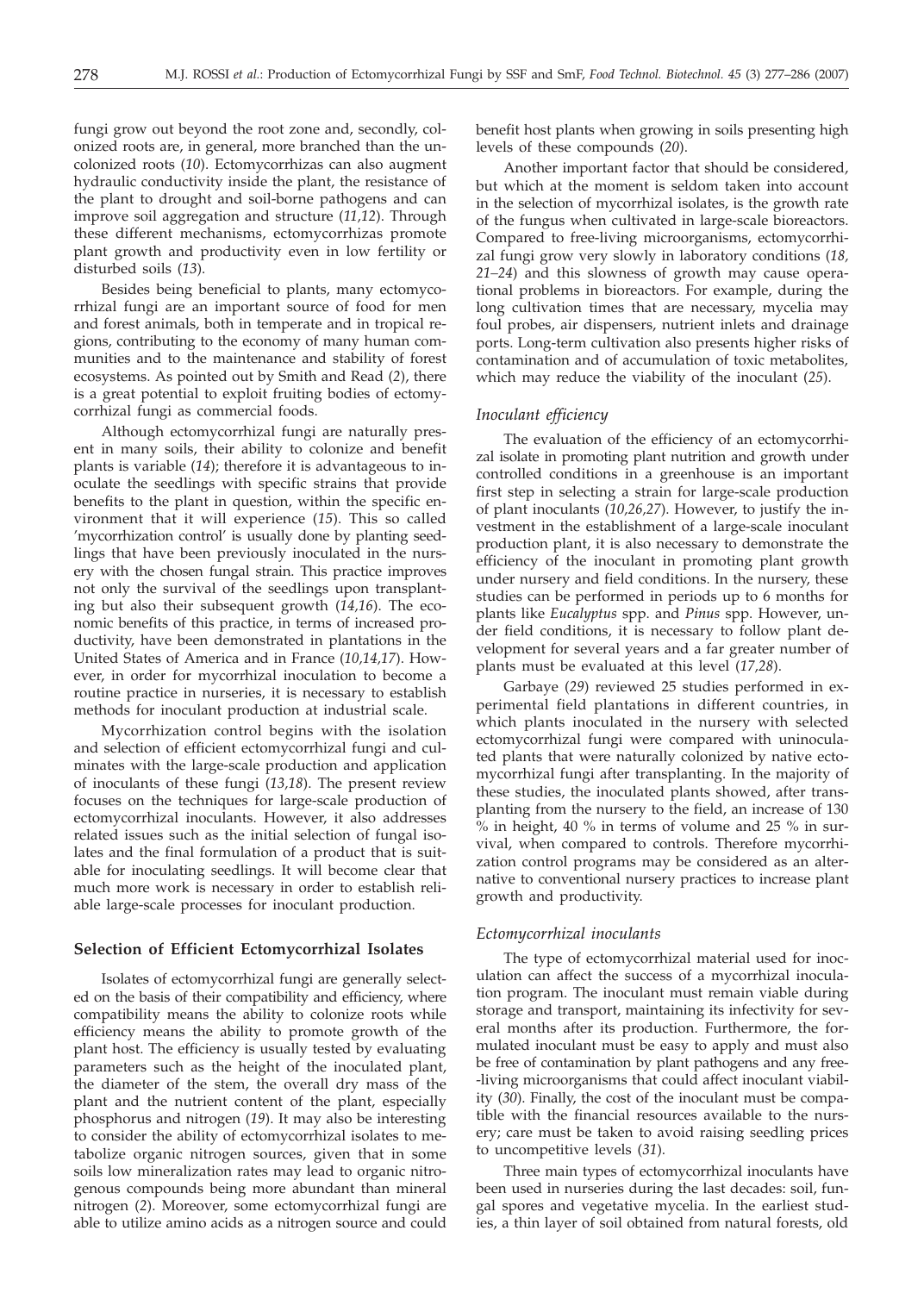nurseries or established plantations was spread on the top of nursery bed and mixed with the soil or planting substrate (*4*). This method is still used in many parts of the world, particularly in developing countries. One problem with this type of inoculant is that large amounts of soil are required to inoculate nursery plants, but an even more important problem is the risk of introducing plant pathogens and weeds. Moreover, there is no precise information about the fungal species that are being introduced and their infection potential (*10*). Despite these disadvantages, soil inoculant is recommended if no other type of inoculant is available (*19,32*).

Fungal spores, obtained from fruiting bodies harvested in natural forests, old nurseries or established plantations, have also been used in many parts of the world (*33*). They are easy to obtain and easy to apply to plants. They can be added as pellets (*34*), mixed with the planting substrate, applied directly to seeds (*35*) or applied as a water suspension (*36*) through the nursery watering system (*10*). This type of inoculant is limited to those fungal species able to produce large numbers of spores and fruiting bodies and there is no certainty of their compatibility and efficiency towards the plant species to be cultivated. As spores are generally collected from multiple fruiting bodies, they tend to present a higher genetic variability than vegetative inoculant. The availability of spores is erratic during the year, hence the need to collect and store large numbers of fruiting bodies when they are abundant (*19,37*). According to Marx *et al.* (*19*), root colonization by this type of inoculant is slower than that presented by vegetative inoculant of the same fungal isolate.

Addition of mycelia obtained from pure cultures of ectomycorrhizal fungi, also called vegetative inoculant, has proven to be the most suitable method. Vegetative inoculants can be prepared from any fungus able to be cultivated in pure culture, allowing the use of selected isolates that have been previously tested in terms of their efficiency in promoting plant growth (*16,26,27,38*). Pure cultures are generally obtained from fruiting bodies or from mycorrhizas (*39–41*) and may be maintained indefinitely under laboratory conditions. For commercial production of vegetative inoculant, mycelium has to be grown in solid substrate or in liquid culture medium at several different scales. The next section evaluates the state of the art in the production of vegetative inoculants.

## **Production of Vegetative Ectomycorrhizal Inoculants**

The required scale of production of vegetative inoculants of ectomycorrhizal fungi depends directly on the timber market. In 2005, world timber requirements were about 3.0 billion  $m^3$  (42). Assuming a production of 400 m<sup>3</sup> per ha, it would be necessary to plant 12 billion seedlings per year in order to replant the exploited areas. If all seedlings were inoculated with selected ectomycorrhizal fungi then, considering that 14 000 containerized seedlings can be produced per  $m<sup>3</sup>$  of substrate and a typical application rate would be 5 g of dry mycelium per  $m<sup>3</sup>$ (*29*), it would be necessary to produce 4.3 t of mycelium per year. Although this amount of biomass may not appear large to those who work with organisms such as baker's yeast, it represents an enormous challenge to the inoculant production industry, especially if one considers the low growth rates of ectomycorrhizal fungi in culture.

In contrast to arbuscular mycorrhizal inoculants, which are presented as different types of commercial products and sold by several companies (*43*), only relatively few ectomycorrhizal fungal inoculants have been commercialized (Table 1, *44–52*). There is no information available in the literature to indicate which forest programs are making use of these inoculants, nor the magnitude of their application in terms of the number of seedlings inoculated. Moreover, commercial products containing ectomycorrhizal fungi that are advertised on the Internet contain fungal propagules whose nature and genetic quality are likely to be very variable, based on considerations already discussed in this review. In most of the cases, the fungal species in these products are not defined. Further, it would appear that these commercial products are based on methods other than the pure culture of vegetative mycelium.

There is a significant gap in the literature concerning the production and application of ectomycorrhizal fungal inoculants compared to the enormous volume of studies considering other aspects of the ectomycorrhizal symbiosis, such as the diversity of symbionts and the taxonomy, phylogeny and molecular biology of the fungi involved (*2*)*.* This gap is still bigger if one considers vegetative inoculant and its application in forest practices.

| Commercial product           | Type/process         | Company                       | Reference |
|------------------------------|----------------------|-------------------------------|-----------|
| BioGrow Blend®               | <b>Spores</b>        | Terra Tech, LLC               | (44)      |
| MycoApply <sup>®</sup> -Ecto | <b>Spores</b>        | Mycorrhizal Applications Inc. | (45)      |
| Mycorise Pro Reclaim®        | Propagules ecto+endo | Symbio Technologies Inc.      | (46)      |
| Myke <sup>®</sup> Pro LF3    | Propagules           | Premier Tech Biotechnologies  | (47)      |
| Mycor Tree <sup>®</sup>      | <b>Spores</b>        | Plant Health Care, Inc.       | (48)      |
| MycoRhiz®                    | Mycelium/SSF         | <b>Abbott Laboratories</b>    | (49)      |
| Somycel PV                   | Mycelium/SSF         | INRA - Somycel S.A.           | (50)      |
| Ectomycorrhiza Spawn         | Mycelium/SSF         | Sylvan Spawn Laboratory, Inc. | (51)      |
|                              | Mycelium/Submerged   | Rhône Poulenc - INRA          | (50)      |
| Mycobead <sup>®</sup>        | Mycelium/Submerged   | Biosynthetica Pty. Ltd.       | (52)      |

Table 1. Commercial ectomycorrhizal fungi inoculants produced through different processes by different companies

SSF = solid-state fermentation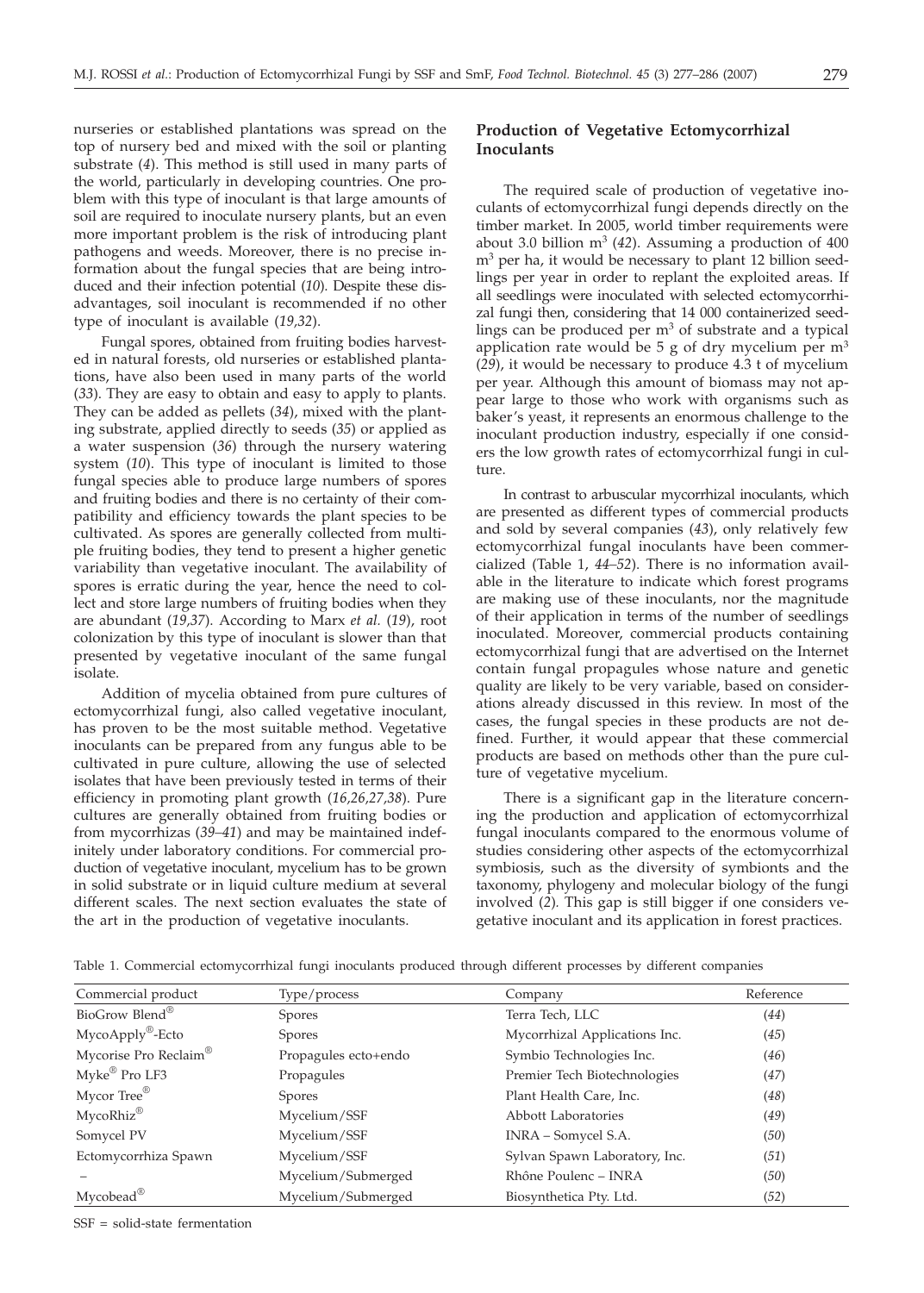With respect to cultivation in bioreactors, we do not understand many important aspects of the biochemistry, physiology and kinetics of the growth of ectomycorrhizal fungi. In addition, little effort has been made into identifying the most appropriate bioreactor type for cultivation of these fungi, into characterizing mass transfer within bioreactors and into optimizing operating conditions. This lack of information is a major reason why large-scale production of ectomycorrhizal inoculants is so restricted.

Microbial inoculant production through solid-state fermentation and submerged liquid fermentation was reviewed by Walter and Paau (*53*). Many characteristics of the liquid system make this process attractive for culture and production of biological products. Liquid substrates are easily mixed, producing more uniform conditions for culture growth than solid substrates. They also allow easier and quicker changes of culture variables such as pH, dissolved oxygen, temperature, stirrer speed and nutrient concentration.

In comparison, solid-state fermentation has many disadvantages. Spatial homogeneity within the bed of solid particles is typically poor. Particles larger than about 3 mm in diameter will have anaerobic interiors, even when oxygen supply to the surface is unrestricted, limiting the growth of the mycelium within the particle (*54*). Solid- -state fermentation has another disadvantage concerning the sterilization step. The poor heat transfer characteristics of the bed and the stabilizing effect of the particle surface on the microbial cells with which it is in contact contribute to a higher survival of cells (*55*), so that longer times are required to achieve sterilization. Besides the obvious risk of failure to sterilize the substrate, this problem increases the cost of the process. Moreover, solid-state fermentation systems are difficult to monitor, either by sampling or with probes. This difficulty, combined with rapid changes in local conditions due to microbial activity, means that important process variables such as  $pH$ ,  $pO<sub>2</sub>$  and temperature are difficult to control (*56*). The resulting heterogeneities of the system, not only at the level of individual particles but also across the bed, mean that the system is so complex that it is difficult to establish accurate process models (*57*). As a result, scale- -up of solid-state fermentation bioreactors is more complex than for submerged liquid fermentation bioreactors.

On the other hand, according to Cannel and Moo- -Young (*58*), the main advantages of solid-state fermentation compared to submerged processes are the reduction of bacterial contamination due to the low water activity in solid substrates, the low costs of installation and the simplified design of bioreactors. Solid-state fermentation is particularly convenient for the production of inoculants of microorganisms that have simple nutritional requirements and which are able to decompose materials such as cellulose or lignin, since it allows the use of agricultural residues, moistened with either water or a solution of supplementary nutrients (*59*).

## *Cultivation of ectomycorrhizal fungi in solid substrates*

Despite the problems listed above, solid-state fermentation has been the most common technique used to

date for production of vegetative inoculants of ectomycorrhizal fungi. The preferred substrate for this process has been a mixture of peat and vermiculite, supplemented with a nutritive solution (*49*). This mixture may be prepared in different proportions, depending on the expected final pH, and is generally distributed in glass flasks or plastic bags, being inoculated with mycelium plugs or a mycelium suspension, obtained from a previous culture in solid or liquid medium, respectively. It then takes 2–4 months of incubation for the final product to be ready to inoculate seedlings (*16,26,60–62*). This method has been used for the propagation of ectomycorrhizal fungi in the laboratory, and also at industrial level for commercial production (*49*).

When applied to the planting substrate, the mycelium remains protected inside the vermiculite particles, where it can survive until receptive roots are produced by the host plant (*62*). Vermiculite is a low price material and absorbs nutrient solutions well. It also provides a bed structure that enables good aeration of the substrate. However, nutrients tend to diffuse into pores in the interior of the vermiculite particles, and this makes access of the fungus to the nutrients more difficult, delaying the exhaustion of sugar during fungal growth. This can be a problem because inoculants containing residual sugars are more susceptible to contamination. According to Garbaye (*29*), if all sugar in the substrate is utilized, there is no need to wash the inoculant before its application. It is interesting to avoid the washing step for both practical and economic reasons. Inoculation of plants with vegetative inoculants produced in solid substrates has been done in the USA (*10,49*), France (*17*), Mexico (*63*), Brazil (*64*), and Liberia (*65*), among other countries, with the inoculants showing high infectivity towards several plant species.

Among the ectomycorrhizal fungi applied as vegetative inoculants, *Pisolithus tinctorius* has been the most frequently applied, due to several factors. Firstly, the fungus has a wide geographical distribution and a wide host range; secondly, it tolerates environmental stress well and, thirdly, it is relatively easy to cultivate (*33,66*). For example, a vegetative inoculant of *Pisolithus tinctorius* improved mycorrhizal formation in *Pinus palustris* over that obtained with a spore-based inoculant (*67*). Vegetative inoculants of other species of ectomycorrhizal fungi, such as *Hebeloma crustuliniforme*, *Laccaria laccata*, *Suillus luteus*, *Cenococcum geophillum* and *Thelephora terrestris*, have also been tested with plant hosts of economical interest (*66*).

## *Submerged cultivation of ectomycorrhizal fungi*

Techniques that are currently used for the submerged culture of microorganisms of industrial interest could be adapted for the production of ectomycorrhizal inoculants. Compared to solid-state fermentation, liquid fermentation requires less space and time since in liquid medium the contact between phases is maximized and nutrients are more efficiently utilized.

After cultivation in bioreactors, mycelium may be immobilized in calcium alginate gel (*60*) or other types of polymeric matrices. Nursery studies have shown that this type of inoculant is more efficient than those pro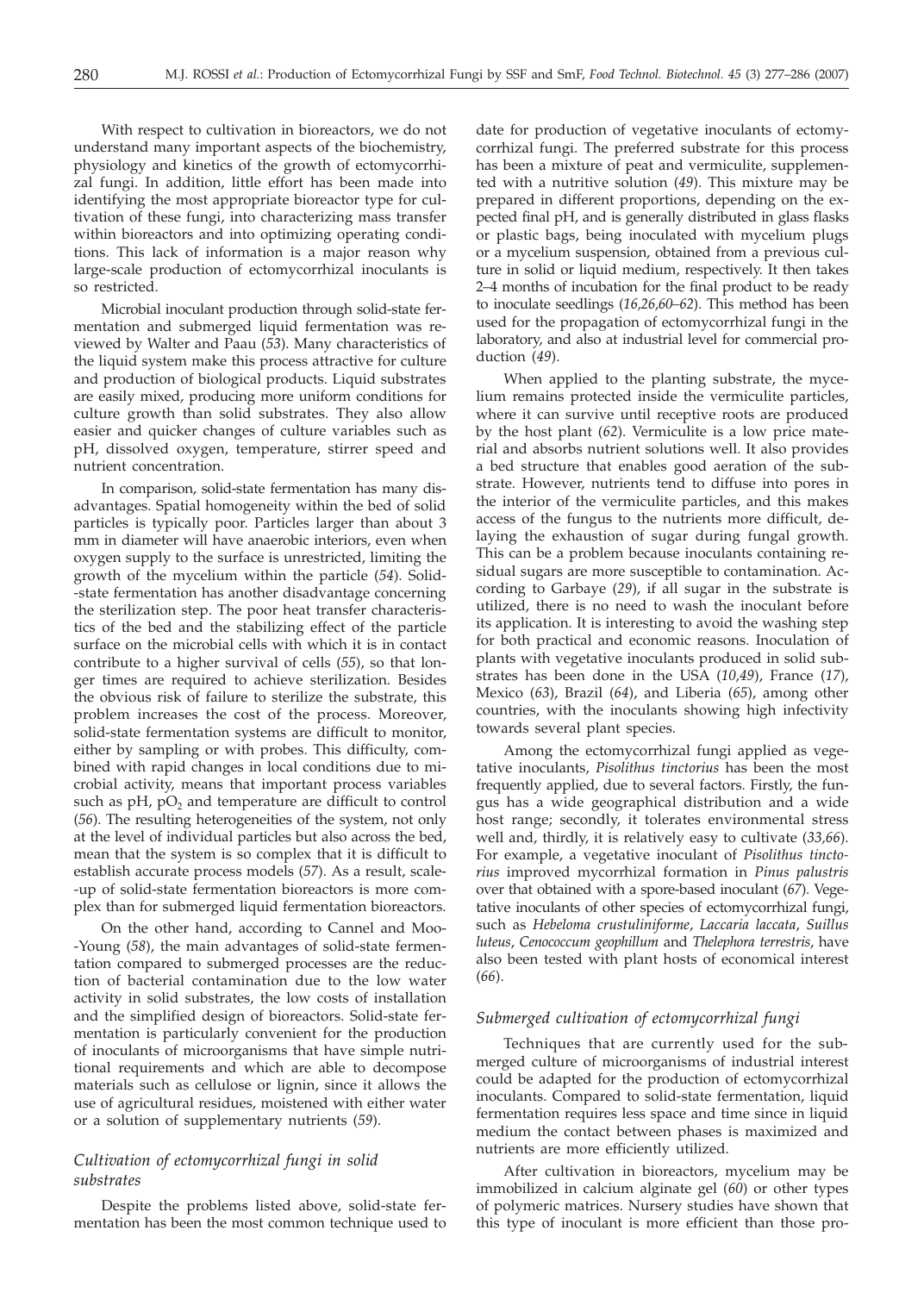duced by solid-state fermentation, probably due to better survival of the fungus inside the gel when applied to the planting substrate (*68*). However, the performance of inoculant formulated in this manner does vary with the species involved (*69*). For some species, beads of alginate-immobilized mycelium retain 95 to 100 % viability after storage in water at 4 °C during 6 months (*70,71*). In the case of *Rhizopogon nigrescens*, such beads retained 100 % viability after 18 months under refrigeration and were able to colonize roots when applied to *P. taeda* seedlings under greenhouse conditions (*72*).

The high viability of the inoculant obtained by submerged fermentation is the result of the shorter periods of cultivation which, in turn, are related to the high mass transfer rates that are possible to obtain in this process. Lapeyrie and Bruchet (*25*) demonstrated that a cultivation period longer than 20 days lowers inoculum potential, which they defined as the energy of growth available for the infection of a host.

Despite being a very promising technique for the production of ectomycorrhizal fungal inoculants, submerged fermentation followed by gel immobilization is still of limited application, even two decades after its first application. The problem in the application of this technology is the relatively poor growth obtained in most cultivation systems. In addition, as these fungi do not sporulate in culture medium, it is necessary to disperse hyphal agglomerates mechanically when preparing a mycelial suspension for the inoculation of a bioreactor and this may result in damage to hyphae and a consequent reduction in viability (*25*). Contamination by saprophytic microorganisms is frequent during cultivation, and operational steps such as mycelium washing and immobilization increase both the risks of contamination and the production costs (*29*).

Another reason for the lack of application of submerged fermentation technology for the production of ectomycorrhizal inoculants is the lack of information on the biochemistry and physiology of ectomycorrhizal fungi while growing in liquid medium and on the engineering process in bioreactors. In the few studies published concerning the production of ectomycorrhizal inoculants in bioreactors (*60,68,71*), these aspects were not considered.

Pradella *et al.* (*73*) were the first to study the productivity of a submerged cultivation of an ectomycorrhizal fungus. Despite their best efforts to grow *Pisolithus tinctorius* in a stirred-tank bioreactor, they only attained a productivity of 0.15 g/(L·day). Nine years latter, Baroglio *et al.* (*21*) studied the submerged cultivation of another ectomycorrhizal fungus, *Suillus grevillei*, again in a stirred-tank bioreactor. Although *Suillus* spp. are more difficult to grow than *Pisolithus* spp., mycelium productivity in this latter study was higher, at about 0.25 g/ (L·day), after 17 days of cultivation and with control of pH and nitrogen levels. More recently, Rossi *et al.* (*18*) characterized, for the first time, the growth kinetics of *Pisolithus microcarpus* during a submerged cultivation in a pneumatic airlift bioreactor. The productivity obtained, 0.48 g/(L·day), was significantly higher than that obtained in the earlier studies. Rossi *et al.* (*18*) pointed out the need for studies dealing with oxygen transfer during the cultivation of ectomycorrhizal fungi in liquid systems. In a later publication, they used an airlift bioreactor to study the growth kinetics of another ectomycorrhizal fungus, *Rhizopogon nigrescens* (*22*). The success of these studies in the airlift bioreactor indicated that this type of bioreactor is very adequate for the cultivation of these fungi. In fact, although airlift bioreactors have been used in bioprocesses for over 30 years (*74*), their use for mycorrhizal inoculant production is quite recent. Jolicoeur *et al.* (*75*) were the first to use an airlift bioreactor for the production of a mycorrhizal fungus, in their case an arbuscular mycorrhizal fungus.

In an attempt to provide engineering information necessary for development of a large-scale process for ectomycorrhizal fungus production, Rossi *et al.* (*23*,*76*) built an airlift bioreactor and studied its hydrodynamic parameters and oxygen transfer under different operational conditions. The specific oxygen uptake rate, the specific growth rate and the amount of oxygen required for cell maintenance were estimated during cultivation of *R. nigrescens*, at three levels of aeration, in the bioreactor (*24*). A productivity greater than 1 g mycelium/ (L·day) was obtained. During these studies, Rossi (*24*) observed that the size of the initial mycelial propagules utilized to inoculate the bioreactor affected the specific growth rate and the critical oxygen concentration (the oxygen concentration above which cell growth is limited) during submerged cultivation in the bioreactor. He also observed that the increase in the size of the mycelial pellets increased the critical oxygen concentration and led to reduced oxygen transfer.

Rossi (*24*) also discovered that the addition of 0.2 % (*m*/*V*) of activated charcoal to mycelial suspensions, used for bioreactor inoculation and to alginate mycelial beads, helped to maintain the mycelial viability during more than 6 months. In this case the viability was independent of the fragmentation time used in preparing the inoculant formulation. These observations suggest that the loss of mycelium viability, which is a problem frequently encountered with ectomycorrhizal inoculants prepared after submerged fermentations, is not directly related to physical damage to the mycelium during the formulation step or in the bioreactor. It seems to be due to the action of metabolites produced by the fungus and liberated by broken hyphae (*24*). The chemical nature of such compounds remains to be ascertained.

Finally, Rossi (*24*) also built a 5-litre airlift bioreactor with external circulation. In one batch, this bioreactor has the capacity to produce the amount of mycorrhizal inoculant necessary to inoculate 300 000 seedlings. This quantity of seedlings would be enough for planting more than 200 ha. Based on his results, it is possible to estimate that 150 airlift bioreactors, with an internal volume between 50 and 100 L, operating throughout one year, could produce sufficient mycelium to inoculate more than 1 billion seedlings. This production would satisfy inoculant requirements of an important timber producer like Brazil. These results indicate the high potential that the submerged cultivation technology has for the production of ectomycorrhizal inoculants for the forestry sector.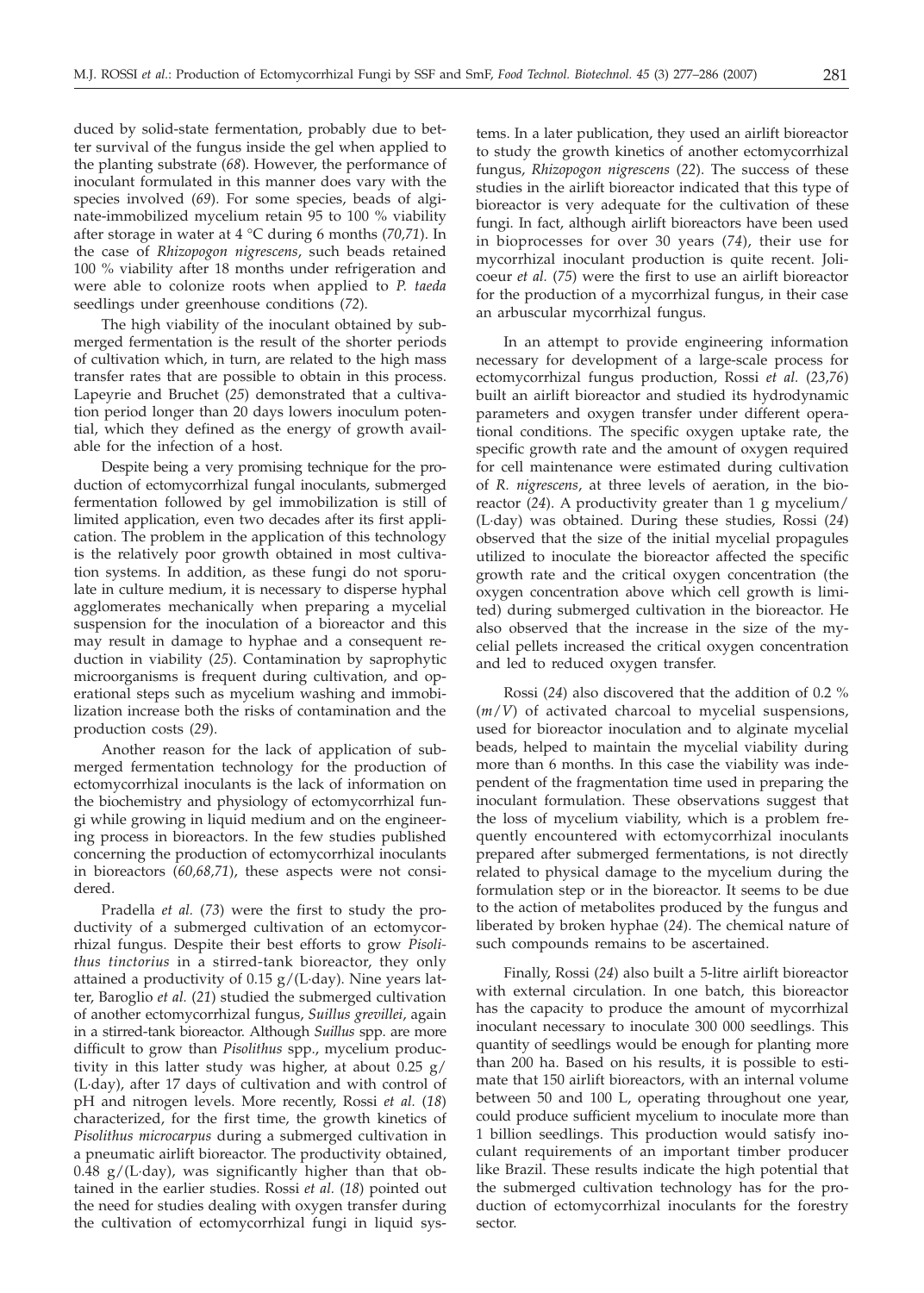## *Culture media and conditions for submerged fermentation*

Ectomycorrhizal fungi require low molecular mass sugars and growth factors for optimal growth. As heterotrophic symbionts, they need carbonate compounds synthesized by their plant host. In culture, many isolates are able to use carbohydrates such as fructose, mannose and cellobiose (*77,78*). However, the best assimilated sugar is glucose (*2*).

When dealing with large-scale cultivation in batch systems, it is important to know the maximum cell concentration supported by the bioreactor in order to define the required nutrient concentration. The maximum cell concentration depends on the hydrodynamics and the oxygen transfer rate that can be achieved within the bioreactor. In most of the culture media used for the cultivation of ectomycorrhizal fungi, the glucose concentration ranges from 10 to 30 g/L (*18,52,73,79–81*). In an airlift bioreactor, operating at a specific air flow of 0.50 vvm, the carbohydrate concentration used was  $16 \text{ g/L}$ , and resulted in a maximum biomass concentration of 7 g/L (*24*).

The choice of an appropriate nitrogen source is important for optimizing the productivity of ectomycorrhizal fungal biomass. Since many ectomycorrhizal fungi can be cultivated in axenic culture, it is possible to investigate the effects of different nitrogen sources on their growth. Although several species are able to utilize  $NH_4$ <sup>+</sup> and  $NO<sub>3</sub><sup>-</sup>$ , they seem to prefer the former (20,82,83). There are some isolates, however, that can utilize organic nitrogen sources, such as amino acids (*20,83,84*).

Modified Melin-Norkrans (MMN) medium (*40*) has been most commonly used for the cultivation of ectomycorrhizal fungi (*9,73,77,85–88*). In the modified medium, sucrose, present in the original medium (MN) at 2.5 g/L (*89*), is replaced by glucose at 10 g/L. This higher C concentration leads to a high C:N ratio and may result in the presence of residual sugar at the end of the cultivation.

Besides the nutritional aspects, one has to consider the action of physical factors on fungal growth in artificial media. Many isolates grow best between 18 and 25 °C (*90*), but are able to tolerate up to 42 °C (*91*). This wide range of temperatures for the cultivation of ectomycorrhizal fungi is probably related to the environmental conditions to which they are subjected in their original habitats. It is important to bear in mind that high temperatures reduce oxygen solubility in culture medium, and that oxygen availability is one of the most important factors controlling fungal growth under submerged conditions (*24,92*).

In general, ectomycorrhizal fungi grow better under slightly acid conditions, with optimal pH values between 4 and 6. It is necessary to control the pH of the culture medium in order to attain high productivities since, even if the pH of the culture medium is initially adjusted to the optimal value, fungal metabolism may produce organic acids from carbohydrates, and basic compounds from protein breakdown, promoting pH changes and limiting growth (*93*).

Carbonates added to culture media as nutrients may also act as pH buffers. Smith (*77*) and Rossi *et al.* (*18*) obtained high biomass productivities for *Pisolithus* spp.

using culture media buffered at pH=5.4 with citric acid and calcium citrate. The Priddam-Gottlieb medium, utilized by Litchfield and Arthur (*79*), is buffered by the presence of  $KH_2PO_4/K_2HPO_4$  and of proteins from the peptone and yeast extract. Despite their importance in culture media as nutrients and pH buffers, phosphates, if added in large quantities, may cause serious difficulties later when it is necessary for the fungus to adapt to low phosphorus levels in the soil (*52*).

Sterilization of culture media may affect the availability of carbohydrates for fungal growth. It is preferable to sterilize sugars separately to avoid formation of toxic compounds resulting from the reaction of sugars with the ammonium ion and amino acids (*93*). Autoclaving culture medium may also precipitate iron, manganese and zinc ions (*94*). This problem may, however, be avoided by the addition of small amounts of chelating agents such as EDTA, citric acid or polyphosphates. However, it is necessary to verify that the chelant does not inhibit microbial growth by immobilizing nutrients or by another toxic mechanism.

## *Choice of a carrier for ectomycorrhizal inoculants*

Conversely to the mycelium produced by solid-state fermentation, where hyphae are protected inside vermiculite particles, mycelium produced by submerged fermentation is pure and concentrated and has to be protected from physical and biological factors before its application. In fact, the selection of an appropriate carrier is an important step in the development of a process for inoculant production. The mycelium in the inoculant must remain viable between the time of sowing and the time when receptive roots are formed. The formulated mycelium must resist adverse conditions such as drought, microbial antagonism or predation by insects and other arthropods (*95,96*). Use of carrier materials is therefore crucial, with the added advantage that they can contribute to survival of the inoculant during storage and a better dispersion during the inoculation process itself.

Polymeric gels such as alginate, polyacrilamide and carrageenan have been utilized to immobilize enzymes, bacteria, fungi, plant and animal cells (*97*). They are particularly suitable for these purposes since they facilitate the control of bead size and cell concentration. These materials may possibly be utilized to carry mycelium of ectomycorrhizal fungi produced in liquid medium (*98,99*). In the case of alginate, a suspension of fragmented mycelium is mixed into a sodium alginate solution and slowly poured into a concentrated solution of calcium chloride. An ionic exchange between calcium and sodium takes place, producing gelled beads of calcium alginate that contain mycelium. The size of the beads can be easily controlled by the dispenser system. This procedure offers great flexibility since it allows addition of chemical additives to improve gel stability and conserve the inoculant (*70*). It is also possible to add plant nutrients and growth promoters.

The polymeric matrix of the alginate gel allows hyphae to grow inside the beads and expand towards its exterior (*71,99*). Another advantage is the possibility of preparing a multimicrobial inoculant containing more than one type of plant-growth-promoting microorgan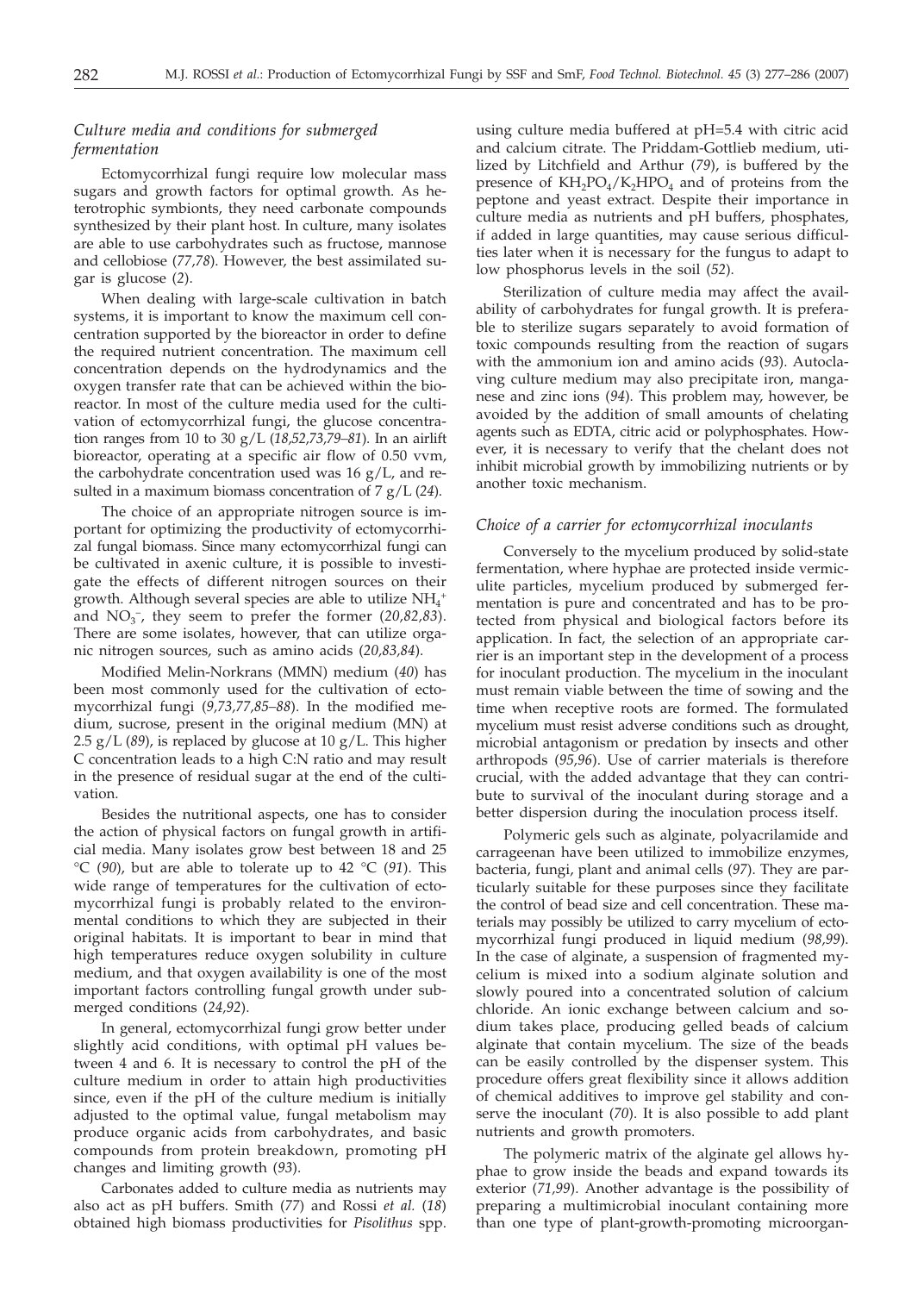ism, as proposed by Duponnois and Garbaye in relation to ectomycorrhizal fungi and mycorrhization helper bacteria (*100*).

Inoculant beads can remain viable for several months under refrigeration, although the results vary between fungal species. For example, relatively stable inoculants have been prepared from *Hebeloma crustuliniforme* (90 % viability after 5 months), *Hebeloma westraliensi* (80 % viability after 7 months), *Laccaria laccata* (80 % viability after 7 months), *Paxillus involutus* (90 % viability after 2 months) and *Rhizopogon nigrescens* (90 % viability after 18 months) (*70–72,88*). On the other hand, an inoculant of *Elaphomyces* sp. retained only 40 % viability after 1 month (*71*).

Nursery studies have shown that ectomycorrhizal inoculants immobilized in alginate gel improve plant growth when compared to traditional peat-vermiculite inoculants produced by solid-state fermentation (*60,68*). According to Kuek *et al.* (*71*) the better dispersal of the beads into the planting substrate and the protection of the mycelium offered by the alginate gel were the main factors contributing to the better quality and performance of the immobilized inoculant.

### **Conclusions**

Mycorrhizas are a very important factor contributing to forest productivity. In the case of forest plantations, introduction of compatible and efficient ectomycorrhizal fungi is crucial to assure plant survival and growth. The establishment of a production technology for ectomycorrhizal fungal inoculants is an essential step in the direction towards the routine use of mycorrhizal fungi in forest nurseries. Submerged cultivation of ectomycorrhizal fungi is a convenient technique for this purpose and has many advantages in relation to solid-state fermentation, among them a higher viability and biomass productivity, smaller volumes of inoculant and lower costs. Inoculant production may be achieved using small bioreactors and the bioreactor costs may be minimized by the adoption of pneumatic bioreactors such as airlift bioreactors, whose construction and maintenance are less expensive than those of conventional stirred tank bioreactors. The mycelia that are produced in submerged culture should be immobilized in alginate gel or other polymeric carriers in order to maintain viability during storage and after inoculation in the nursery. The application of such alginate-immobilized inoculant is easy and inexpensive. In order to achieve optimum performance of large-scale bioreactors for inoculant production, it is essential to undertake biochemical and physiological studies of the growth and nutrition of the fungi involved. Only then will it be possible to obtain ectomycorrhizal fungal inoculants of high quality at an acceptably low cost and in quantities sufficient to meet the needs of the forestry industry.

## *Acknowledgements*

The authors gratefully acknowledge the 'Programa de Pós-Graduação em Engenharia Química' and 'Programa de Pós-Graduação em Biotecnologia' of the Universidade Federal de Santa Catarina (UFSC), Brazil, for facilities; Prof. David Mitchell, Department of Biochemistry and Molecular Biology, Universidade Federal do Paraná, Brazil, for his valued comments and suggestions, and Dr. Geoff Carr, London, U.K. for reviewing the English expression in this manuscript. The senior author received financial support through a fellowship awarded by CAPES (Brazilian 'Coordenação de Aperfeiçoamento de Pessoal de Nível Superior').

## **References**

- *1.* B. Frank, On the nutritional dependence of certain trees on root symbiosis with belowground fungi, *Ber. Dtsch. Bot. Ges. 3* (1885) 128–145 (in German).
- *2.* S.E. Smith, D.J. Read: *Mycorrhizal Symbiosis*, Academic Press, London, UK (1997) p. 605.
- *3.* J.A. Vozzo, E. Hackskaylo, Inoculation of *Pinus caribea* with ectomycorrhizal fungi in Puerto Rico, *Forest Sci. 17* (1971) 239–241.
- *4.* P. Mikola: Application of Mycorrhizal Symbiosis in Forestry Practices. In: *Ectomycorrhizae, Their Ecology and Physiology*, G.C. Marks, T.T. Kozlowski (Eds.), Academic Press, New York, USA (1973) pp. 383–411.
- *5.* H.E Wilcox: Mycorrhizal Associations. In*: Biotechnology of Plant-Microbe Interactions*, J.P Nakas, C. Hagedorn (Eds.), McGraw-Hill, New York, USA (1990) pp. 227–255.
- *6.* F. Le Tacon, J. Garbaye, G. Carr, The use of mycorrhizas in temperate and tropical forests, *Symbiosis, 3* (1987) 179–206.
- *7.* J.A. Duddridge, A. Malibari, D.J. Read, Structure and function of mycorrhizal rhizomorphs with special reference to their role in water transport, *Nature, 287* (1991) 843–836.
- *8.* K.R. Glowa, J.M. Arocena, H.B. Massicotte, Extraction of potassium and/or magnesium from selected soil minerals by *Piloderma*, *Geomicrobiol. J. 20* (2003) 99–111.
- *9.* N.A. Sawyer, S.M. Chambers, J.W.G. Cairney, Utilisation of inorganic and organic phosporus sources by isolates of *Amanita muscaria* and *Amanita* species native to temperate eastern Australia, *Aust. J. Bot. 51* (2003) 151–158.
- *10.* M.A. Castellano, R. Molina: Mycorrhizae. In: *The Biological Components: Nursery Pests and Mycorrhizae – The Container Tree Nursery Manual,* T.D. Landis, R.W. Tinus, S.E. McDonald, J.P. Barnett (Eds.), US Department of Agriculture, Forest Service, Washington, DC, USA (1989) pp. 101–167.
- *11.* M.B. Bogeat-Triboulot, F. Bartoli, J. Garbaye, R. Marmeisse, D. Tagu, Fungal ectomycorrhizal community and drought affect root hydraulic properties and soil adherence to roots of *Pinus pinaster* seedlings, *Plant Soil, 267* (2004) 213–223.
- *12.* J.M. Tisdall, S.E. Smith, P. Rengasamy, Aggregation of soil by fungal hyphae, *Aust. J. Soil Res. 35* (1997) 55–60.
- *13.* D.H Marx, A.B. Hatch, J.F. Mendicino, High soil fertility decreases sucrose content and susceptibility of loblolly pine roots to ectomycorrhizal infection by *Pisolithus tinctorius*, *Can. J. Bot. 55* (1977) 1569–1574.
- *14.* D.H. Marx, C.E. Cordell: The Use of Specific Ectomycorrhizas to Improve Artificial Forestation Practices. In: *Biotechnology of Fungi Improving Plant Growth*, J.M. Whipps, R.D. Lumsden (Eds.), New York, USA (1989) pp. 1–25.
- *15.* J. Garbaye, Competitiveness of ectomycorhizal fungi: Early trials and application in the selection of strains for controlled mycorhizal development of beech and sessile oak in the north east France, *Rev. Forest. Franç. 6* (1984) 33–43 (in French).
- *16.* D.H. Marx: Ectomycorrhizal Fungus Inoculation: A Tool for Improving Forest Practices. In: *Ectomycorrhiza Research*, P. Mikola (Ed.), Clarendon Press, Oxford, UK (1980) pp. 13– 71.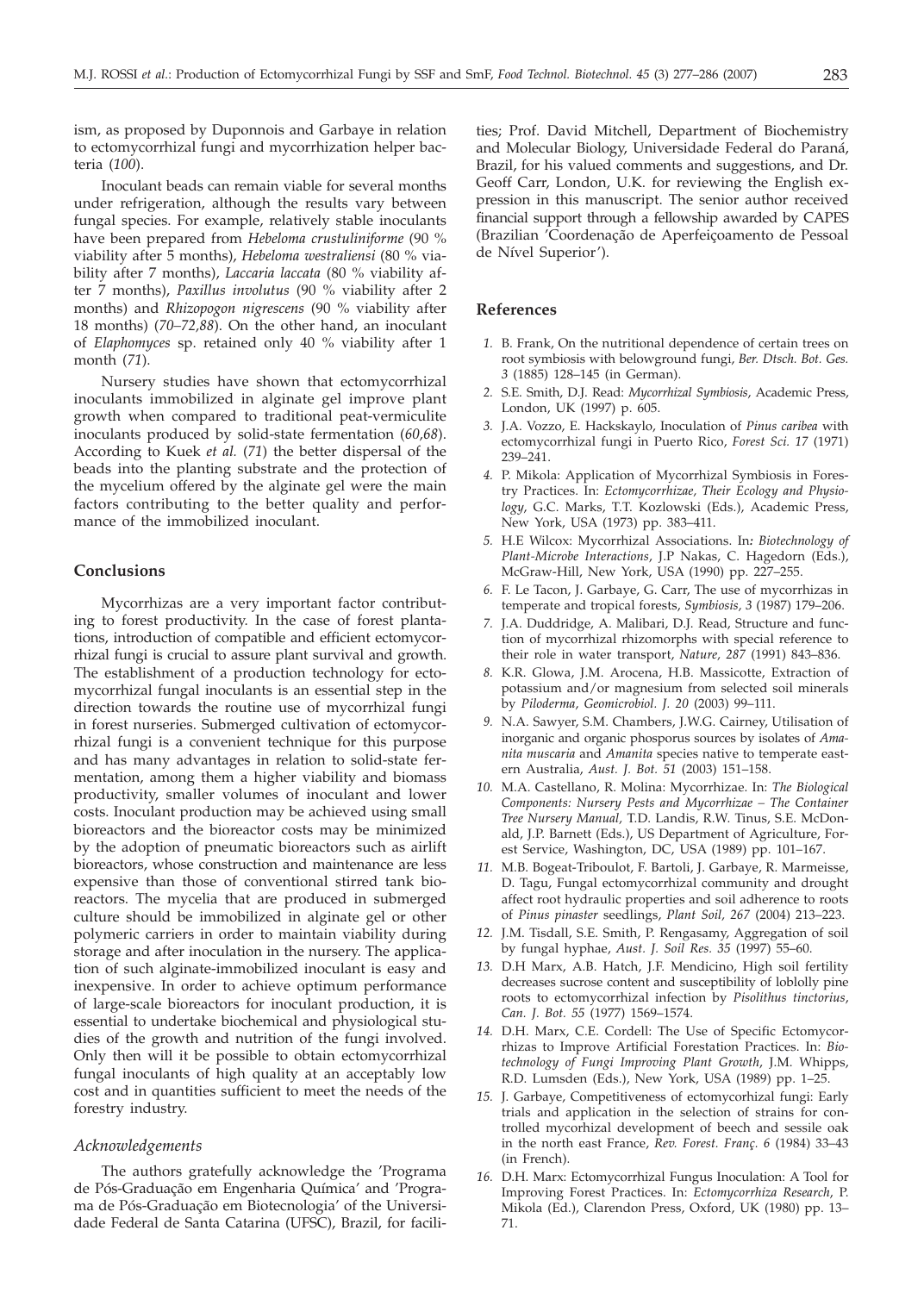- *17.* M.A Selosse, D. Bouchard, F. Martin, F. Le Tacon, Effect of *Laccaria bicolor* strains inoculated on Douglas-fir (*Pseudotsuga menziesii*) several years after nursery inoculation, *Can. J. Forest Res. 30* (2000) 360–371.
- *18.* M.J. Rossi, J.A.R. Souza, V.L. Oliveira, Inoculant production of the ectomycorrhyzal fungus *Pisolithus microcarpus* in an airlift bioreactor, *App. Microbiol. Biotechnol. 59* (2002) 175–181.
- *19.* D.H. Marx, J.L Ruehle, C.E. Cordell: Methods for Studying Nursery and Field Response of Trees to Specific Ectomycorrhiza. In: *Methods in Microbiology*, J.R Norris, D.J. Read, A.K. Varma (Eds.), Academic Press, London, UK (1991) pp. 383–411.
- *20.* I.C. Anderson, S.M. Cambers, J.W.G. Cairney, Intra- and interspecific variation in patterns of organic and inorganic nitrogen utilization by three Australian *Pisolithus* species, *Mycol. Res. 103* (1999) 1579–1587.
- *21.* C. Baroglio, F. Bosco, V. Specchia, Biomass production of the mycorrhizal fungus *Suillus gevillei*: Effect of pH and ammonium, *Microbios*, *103* (2000) 163–177.
- *22.* M.J. Rossi, C.C. Percinotti, A. Furigo Jr., V.L. Oliveira, Inoculant production of ectomycorrhizal fungi in airlift bioreactor for application in forest nuseries, *Anais do XIV Simpósio Nacional de Fermentações*, Florianópolis, SC, Brazil (2003) (in Portuguese).
- *23.* M.J. Rossi, H.C. Streit, V.L. Oliveira, A. Furigo Jr., Transfer and consumption of oxygen during the cultivation of an ectomycorrhizal fungus in an airlift bioreactor with external circulation: Determination of  $k<sub>L</sub>a$  and  $Q<sub>O2</sub>$ , *XV Simpósio Nacional de Bioprocessos*, Recife, PE, Brazil (2005) (in Portuguese).
- *24.* M.J. Rossi, Technology of the production of ectomycorrhizal fungi inoculants employing submerged cultivation in an airlift bioreactor, *PhD Thesis*, Universidade Federal de Santa Catarina, Florianópolis, Brazil (2006) (in Portuguese).
- *25.* F.F. Lapeyrie, G. Bruchet, Some factors influencing viability of ectomycorrhizal fungal inoculant, *New Phytol. 100* (1985) 585–593.
- *26.* J.R Alves, O. Souza, P.A.S. Podlech, A.J. Giachini, V.L. Oliveira, Effect of ectomycorrhizal inoculant produced by solid state fermentation on growth of *Eucalyptus dunnii* Maiden, *Pesq. Agrop. Bras*. *36* (2001) 307–313 (in Portuguese).
- *27.* L.A.B. Souza, G.N. Silva Filho, V.L. Oliveira, Efficiency of ectomycorrhizal fungi on phosporus uptake and growth promoting of eucalypt, *Pesq. Agrop. Bras. 39* (2004) 349–355 (in Portuguese).
- *28.* C. Kuek: Issues Concerning the Production and Use of Inoculants of Ectomycorrhizal Fungi in Increasing the Economic Productivity of Plantations. In: *Management of Mycorrhizas in Agriculture, Horticulture and Forestry,* A.D. Robson, L.K. Abbott, N. Malajczuk (Eds.), Kluwer Academic Publishers, Dordrecht, The Netherlands (1994) pp. 221–230.
- *29.* J. Garbaye: Use of Mycorhizas in Forestry. In: *Les Mycorhizes des Arbres et Plantes Cultivées,* D.G. Strullu (Ed.), Lavoisier, Paris, France (1990) pp. 197–248 (in French).
- *30.* M.W. Schwartz, J.D. Hoeksema, C.A. Gehring, N.C. Johson, J.N. Klironomos, L.K. Abott, A. Pringle, The promise and the potential consequences of the global transport of mycorrhizal fungal inoculant, *Ecol. Lett. 9* (2006) 501–515.
- *31.* M. Brundrett, N. Bougher, B. Dell, T. Grove, N. Malajczuk: *Working with Mycorrhizas in Forestry and Agriculture,* ACIAR Monograph Series, Canberra, Australia (1996) p. 374.
- *32.* D.H. Marx, The practical significance of ectomycorrhizae in forest establishment, *Proceedings of the Marcus Wallenberg Prize Symposium: Ecophysiology of Ectomycorrhizae of Forest Trees*, Stockholm, Sweden (1991) pp. 54–90.
- *33.* C. Theodorou, Introduction of mycorrhizal fungi into soil by spore inoculation of seed, *Aust. Forest, 35* (1971) 23–26.
- *34.* R.E. de la Cruz, Current status of nursery and field applications of ectomycorrhiza in the Philippines, *Proceedings of the 8th North American Conference on Mycorrhizae*, Jackson, Wyoming, USA (1990) p. 75.
- *35.* D.H. Marx, K. Jarl, J.L. Ruehle, W. Bell, Development of *Pisolithus tinctorius* ectomycorrhizae on pine seedlings using basidiospore encapsulated seeds, *Forest Sci. 30* (1984) 897–907.
- *36.* C. Theodorou, G.D. Bowen, Inoculation of seeds and soil with basidiospores of mycorrhizal fungi, *Soil Biol. Biochem. 5* (1973) 765–771.
- *37.* C.E. Cordell, D.H. Marx, S.B. Maul, J.H. Owen: Production and Utilization of Ectomycorrhizal Fungal Inoculant in the Eastern United States. In: *Mycorrhizae in the Next Decade. Practical Applications and Research Priorities*, D.M. Sylvia, L.L. Hung, J.H. Grahan (Eds.), University of Florida, Gainesville, USA (1988) pp. 287–289.
- *38.* F.T. Last, P.A. Mason, J. Wilson, Controlled inoculation of Sitka spruce with sheathing (ecto-) mycorrhizal fungi – A commercial experience, *Scot. Forest*, *38* (1984) 75–77.
- *39.* B. Zak, W.C. Bryan, Isolation of fungal symbionts from pine mycorrhizae, *Forest Sci. 9* (1963) 270–278.
- *40.* D.H. Marx, The influence of ectotrophic mycorrhizal fungi on the resistence of pine roots to pathogenic fungi and soil bacteria, *Phytopathology*, *59* (1969) 153–163.
- *41.* J.M. Trappe, Selection of fungi for ectomycorrhizal inoculation in nurseries, *Annu. Rev. Phytopathol. 15* (1977) 203– 222.
- *42.* United Nations Organization: Global Forest Resources Assessment 2005, *FAO Forestry Paper*, *147,* Rome, Italy (2006) p. 320.
- *43.* S. Gianinazzi, M. Vosatka, Inoculant of arbuscular mycorrhizal fungi for production systems; Science meets business, *Can. J. Bot. 82* (2004) 1264–1271.
- *44.* Mycorrhizal Inoculants (*http://www.terratech.net*).
- *45.* Mycorrhizal Aplications (*http://www.micorrhizae.com*).
- *46.* C. Estelle, A. Coughlan, M. Fung, D. Khasa, The effect of mycorrhizal development on the growth of broad leaf tree species transplanted into oil sand tailings, *Premier Colloque Conjoint GREFi/CRBF*, Montreal, Canada (2003) p. 31.
- *47.* Horticultural Professional (*http://www.usemyke.com*).
- *48.* Plant Health Care Products (*http://www.esscodist.com*).
- *49.* D.H. Marx, J.L. Ruehle, D.S. Kenney, C.E. Cordell, J.W. Riffle, R.J. Molina, W.H. Pawuk, S. Navratil, R.W. Tinus, O.C. Goodwin, Commercial vegetative inoculant of *Pisolithus tinctorius* and inoculation techniques for development of ectomycorrhyzae on container-grow tree seedlings, *Forest Sci. 28* (1982) 273–400.
- *50.* Plants microorganisms relationships The mycorrhizal symbiose, *INRA Files*, INRA, Paris, France (1990) p. 12.
- *51.* D.H. Marx, C.E. Cordell, S.B. Maul, J.L. Ruehle, Ectomycorrhizal development on pine by *Pisolithus tinctorius* in bare-root and container seedling nurseries. I. Efficacy of various vegetative inoculant formulations, *New Forest*, *3* (1989) 45–46.
- *52.* C. Kuek, Shake-flask culture of *Laccaria laccata*, an ectomycorrhizal basiodiomycete, *Appl. Microbiol. Biotechnol. 45* (1996) 319–326.
- *53.* J.F. Walter, A.S. Paau: Microbial Inoculant Production and Formulation. In: *Soil Microbial Ecology Applications in Agricultural and Environmental Management,* F.B. Metting Jr. (Ed.), Marcel Dekker, New York, USA (1993) pp. 579–594.
- *54.* D.J. Greenwood, The effect of oxygen concentration on the decomposition of organic materials in soil, *Plant Soil*, *14* (1961) 360–376.
- *55.* M.S. Finstein, K.W. Lin, G.E. Fischler: *Sludge Composting and Utilization: Review of Literature on Temperature Inactiva-*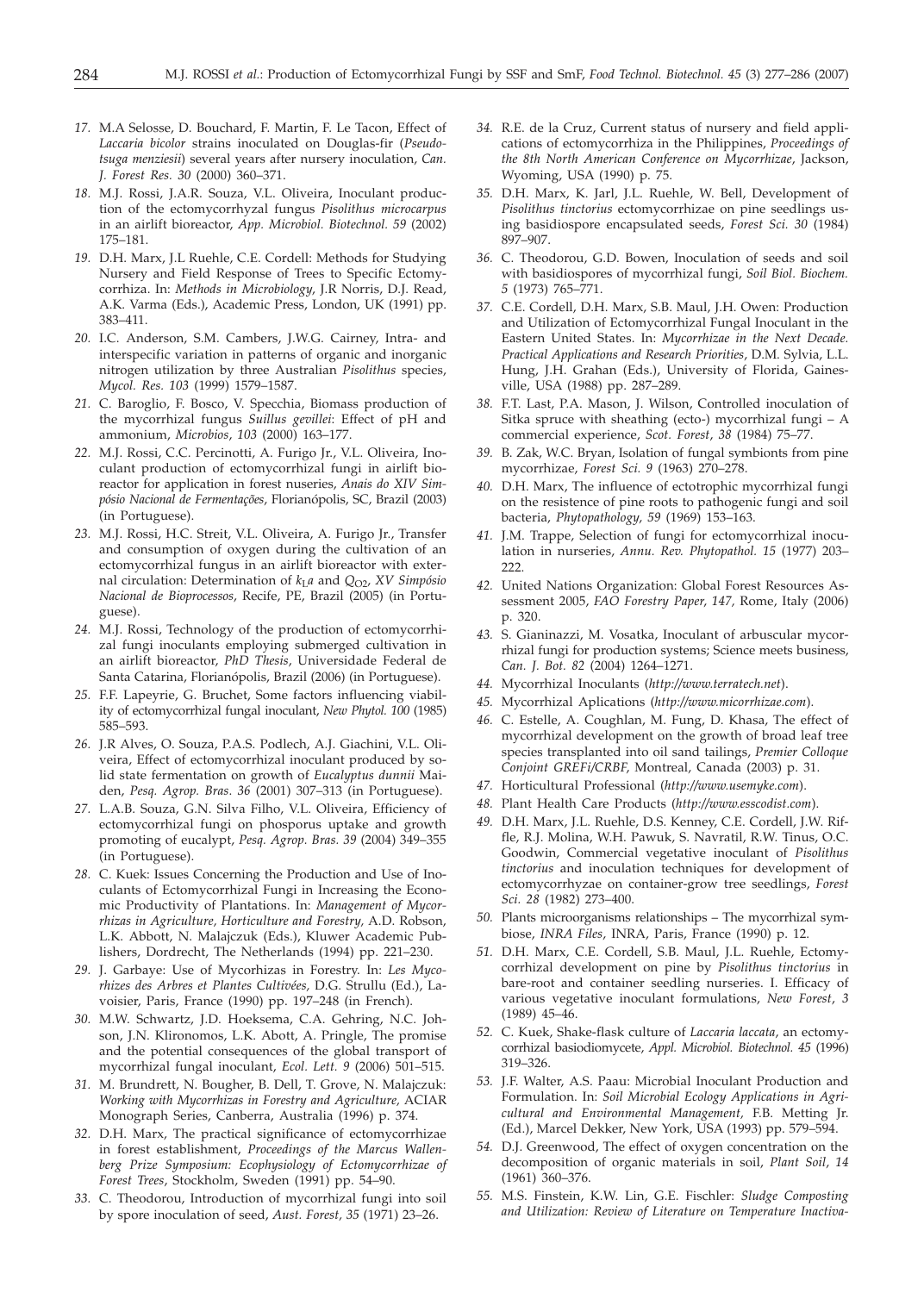*tion of Pathogens*, New Jersey Agricultural Experiment Station, New Brunswick, New Jersey, USA (1982) p. 29.

- *56.* J.A. Hogan, F.C. Miller, M.S. Finstein, Physical modeling of the composting ecosystem, *Appl. Environ. Microbiol. 55* (1989) 1082–1092.
- *57.* J.P. Smits, R.J.J. Janssens, P. Knol, J. Bol, Modelling of the glucosinolate content in solid state fermentation of rapeseed meal with fuzzy logic, *J. Ferment. Bioeng. 77* (1994) 579–581.
- *58.* E. Cannel, M. Moo-Young, Solid-state fermentation systems, *Process Biochem. 15* (1980) 24–28.
- *59.* K.E. Aidoo, R. Hendry, J.B. Wood, Solid substrate fermentation, *Adv. Appl. Microbiol. 28* (1982) 201–237.
- *60.* F. Le Tacon, G. Jung, J. Mugnier, P. Michelot, Efficiency in a forest nursery of an inoculant of an ectomycorrhizal fungus produced in a fermentor and entrapped in polymetric gels, *Ann. For. Sci. 40* (1983) 165–176 (in French).
- *61.* S. Maul, Production of ectomycorrhizal fungus by Sylvan Spawn Laboratory, *Proceedings of the 6th North American Conference on Mycorrhizae*, R. Molina (Ed.), Corvallis, Oregon, USA (1984) pp. 64–65.
- *62.* D.H. Marx, D.S. Kenney: Production of Ectomycorrhizal Fungus Inoculant. In*: Methods and Principles of Mycorrhizal Research*, N.C. Schenk (Ed.), The American Phytopathological Society, St. Paul, Minnesota, USA (1982) pp. 131–146.
- *63.* M. Valdés, Survival and growth of pines with specific ectomycorrhizae after 3 years on highly eroded site, *Can. J. Bot. 64* (1986) 885–888.
- *64.* T.L. Krügner, M. Tomazello Filho, Effect of the ectomycorrhizal fungi *Pisolithus tinctorius* and *Thelephora terrestris* and mineral fertilization on growth and survival of *Pinus caribaea* var. *bahamensis* under field conditions in the the southern coast of Bahia, *IPEF*, *21* (1980) 41–51 (in Portuguese).
- *65.* D.H. Marx, A. Hedin, S.F.P. Toe IV, Field performance of *Pinus caribae* var. *hondurensis* seedlings with specific ectomycorrhizae and fertilizer after three years on a savanna site in Liberia, *Forest Ecol. Manag. 13* (1985) 1–25.
- *66.* M.A. Castellano, Outplanting performance of mycorrhizal inoculated seedlings: A review, *Proceedings of the 8th North American Conference on Mycorrhizae*, Jackson, Wyoming, USA (1990) p. 49.
- *67.* D.H. Marx, C.E. Cordell, Inoculation of Fall-and-Spring- -sown longleaf pine seedlings with *Pisolithus tinctorius*, *Research Note SE-358*, US Department of Agriculture, Forest Service, Southeastern Forest Experiment Station, Asheville, North Caroline, USA (1990) p. 5.
- *68.* F. Le Tacon, G. Jung, J. Mugnier, P. Michelot, C. Mauperin, Efficiency in a forest nursery of an ectomycorrhizal fungus inoculant produced in a fermentor and entrapped in polymeric gels, *Can. J. Bot. 63* (1985) 1664–1668.
- *69.* H. Boukcin, S. Conventi, D. Mousain, Ectomycorrhization of *Cedrus atlantica* seedlings under controlled conditions: Efficiency of two forms of mycelial inoculants, *Ann. For. Sci. 59* (2002) 839–846 (in French).
- *70.* C.H. Mauperin, F. Mortier, J. Garbaye, F. Le Tacon, G. Carr, Viability of an ectomycorrhizal inoculant produced in a liquid medium and entrapped in a calcium alginate gel, *Can. J. Bot. 65* (1987) 2326–2329.
- *71.* C. Kuek, I.C. Tommerup, N. Malajczuck, Hydrogel bead inoculants for the production of ectomycorrhizal eucalyptus for plantations, *Mycol. Res. 96* (1992) 273–277.
- *72.* L.P. Oliveira, M.J. Rossi, A. Furigo Jr., G.N. Silva Filho, V.L. Oliveira, Viability and infectivity of an ectomycorrhizal inoculant produced in an airlift bioreactor and immobilized in calcium alginate, *Braz. J. Microbiol. 37* (2006) 251–255.
- *73.* J.G.C. Pradella, M. Zuccolo, S.A.R. Lopes, M.S. Oliveira, *Pisolithus tinctorius* vegetative mycelial production: Effects of nitrogen sources and cultivation in stirred tank fermentor, *Rev. Microbiol. 22* (1991) 7–11.
- *74.* M.Y. Chisti: *Airlift Bioreactors*, Elsevier Applied Sciences, London, UK (1989) p. 345.
- *75.* M. Jolicoeur, R.D. Williams, C. Chavarie, J.A. Fortin, J. Archambault, Production of *Glomus intraradices* propagules an arbuscular mycorrhizal fungus, in an airlift bioreactor, *Biotechnol. Bioeng. 63* (1999) 224–232.
- *76.* M.J. Rossi, H.C. Streit, V.L. Oliveira, A. Furigo Jr., Construction and hydrodynamic characterization of an airlift bioreactor with external circulation, *XV Simpósio Nacional de Bioprocessos*, Recife, PE, Brazil (2005) (in Portuguese).
- *77.* R.A. Smith, Nutritional study of *Pisolithus tinctorius*, *Mycologia*, *74* (1982) 54–58.
- *78.* W. Cao, D.L. Crawford, Carbon nutrition and hydrolytic and cellulolytic activities in the ectomycorrhizal fungus *Pisolithus tinctorius*, *Can. J. Bot. 39* (1993) 529–535.
- *79.* J.H. Litchfield, M.F. Arthur, Growth of selected ectomycorrhizal fungi in aerated liquid culture, *Dev. Ind. Microbiol. 24* (1983) 289–293.
- *80.* K. Iwase, Gluconic acid synthesis by the ectomycorrhizal fungus *Tricholoma robustum*, *Can. J. Bot. 70* (1982) 84–88.
- *81.* H.W. Suh, D.L. Crawford, R.A. Korus, K. Shetty, Production of antifungal metabolites by the ectomycorrhizal fungus *Pisolithus tinctorius* strain SMF, *J. Ind. Microbiol. 8* (1991) 29–36.
- *82.* R.C. France, C.P.P. Reid, Pure growth of ectomycorrhizal fungi on inorganic nitrogen sources, *Microb. Res. 10* (1984) 187–195.
- *83.* G. Keller, Utilization of inorganic and organic nitrogen sources by high-subalpine ectomycorrhizal fungi of *Pinus cembra* in pure culture, *Mycol. Res. 100* (1996) 989–998.
- *84.* R.A. Abuzinadah, D.J. Read, Amino acids as nitrogen sources for ectomycorrhizal fungi: Utilization of individual amino acids, *Trans. Brit. Mycol. Soc*. *91* (1988) 473–479.
- *85.* D.H. Marx, W.C. Bryan, Growth and ectomycorrhizal development of loblolly pine seedlings in fumigated soil infested with the fungal symbiont *Pisolithus tinctorius*, *Forest Sci. 21* (1975) 245–254.
- *86.* C.D. Boyle, W.J. Robertson, P.O. Salonius, Use of mycelial slurries of mycorrhizal fungi as inoculant for commercial tree seedlings nurseries, *Can. J. Forest Res. 17* (1987) 1418– 1486.
- *87.* A. Willenborg, D. Schmitz, J. Lelley, Effects of environmental stress factors on ectomycorrhizal fungi *in vitro*, *Can. J. Bot. 68* (1990) 1741–1746.
- *88.* L.S. Rodrigues, M.C.M. Kasuya, A.C. Borges, Viability of ectomycorrhizal fungus mycelium entrapped in calcium alginate gel, *Mycorrhiza, 8* (1999) 263–266.
- *89.* B. Norkrans, Some mycorrhiza-forming *Tricholoma* species, *Svensk Bot. Tidsk. 43* (1949) 485–490.
- *90.* L.M. Harvey, Cultivation techniques for the production of ectomycorrhizal fungi, *Biotechnol. Adv. 9* (1991) 13–29.
- *91.* L.L. Hung, C.Y. Chien, Physiological studies on two ectomycorrhizal fungi, *Pisolithus tinctorius* and *Suillus bovines*, *Trans. Mycol. Soc. Japan, 19* (1978) 121–127.
- *92.* W. Schmidell: Stirring and Aeration in Bioreactors. In: *Biotecnologia Industrial, Vol. II: Engenharia Bioquímica*, W. Schmidell, U.A. Lima, E. Aquarone, W. Borzani (Eds.), Ed. Edgard Blücher Ltda., São Paulo, Brazil (2001) pp. 277–331 (in Portuguese).
- *93.* P.F. Stanbury, A. Whitaker, S.J. Hall: *Principles of Fermentation Technology,* Pergamon Press, New York, USA (1995) p. 357.
- *94.* D.M. Gaunt, A.P.J. Trinci, J.M. Lynch, Metal ion composition and physiology of *Trichoderma reesei* grown on a chemically defined medium prepared in two different ways, *Trans. Brit. Mycol. Soc. 83* (1984) 575–581.
- *95.* S. Chakraborty, C. Theodorou, G.D. Bowen, The reduction of root colonization by mycorrhizal fungi by mycophagous amoebae, *Can. J. Microbiol. 31* (1985) 295–297.